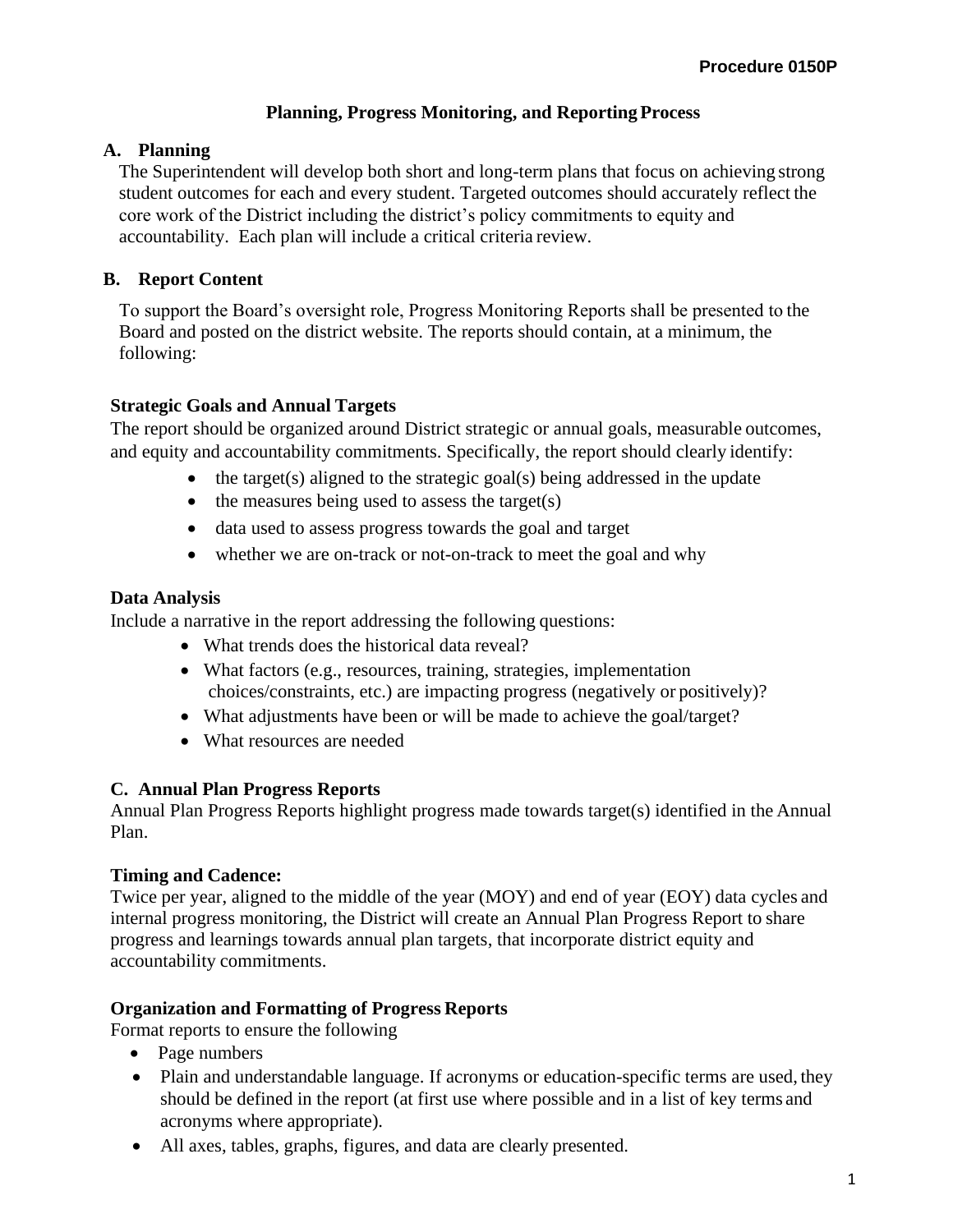- Graphical data is clear and understandable such that it cannot be misunderstood. When possible, include data in tables and reports. Clarify when comparative data are based on past years/classes verses based on cohort growth.
- Include the date on which the report was finalized.

### **Submission of Progress Reports**

Each report should be prepared and submitted with sufficient time for the following reviewand approval process:

Step 1. District staff complete the report and submits to the Superintendent ordesignee.

Step 2. Superintendent reviews and approves the report.

Step 3. Board Directors receive the report at least 4 business days prior to the board meeting.

Step 4. Board Directors are encouraged to ask clarifying questions to the Superintendent or their designee prior to the Board meeting if possible.

### **D. School Improvement Plan Progress Reports**

As part of the school improvement planning process, each school's building leadership team will develop an annual School Improvement Plan (SIP) Summary of Progress to describe progress made that year towards its annual goals. This summary will be included in the following year's SIP.

# **Requirements**

- the annual school goal(s) identified in the School Improvement Plan
- the targets and measures being used to assess the goal(s)
- data used to assess progress towards the goal and target
- data and historical trends
- whether or not the school met the goal and why
- a summary of strategies used to reach the target

# **E. Department and Program Updates**

- The district will create department/program annual goals and to the degree possible, departments will align their goals and work to the Annual Plan. Some departments may not have direct alignment to annual goals and will instead have their own improvement goals, which will be reviewed and approved by the Superintendent or designee.
- The Superintendent will ensure oversight and accountability of department/program-level planning, goal-setting, and progress monitoring.
- Departments/Programs will provide reports that will be shared with the Board on School Board meeting agendas.
- The purpose of the department/program updates will be to inform the Board and broader community about the work they are doing and progress they are making to advance the district's vision, mission, values, strategic/annual/department/program goals.
- The Superintendent will recommend up to four department/program updates for presentation at a School Board meeting.

# **F. Study Sessions**